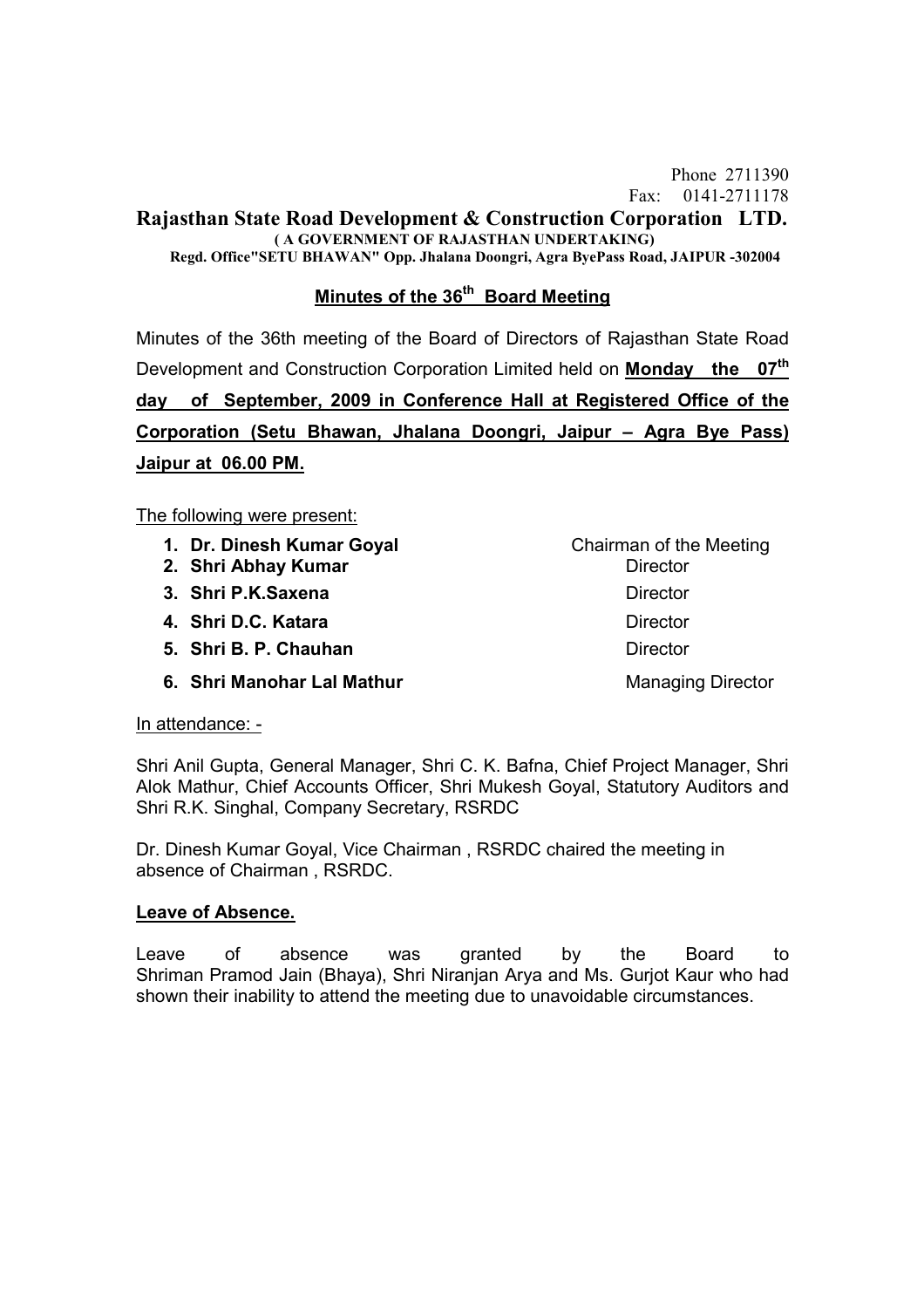| Item<br>No. | <b>Item/Subject/Discussions</b>                                                                                                                                                                                                                                                                                                                                                                                                                                                                                                                                                                                                                                            | <b>Decision</b>                                                                                                                                                                                                                 | <b>By</b><br>whom | <b>By</b><br>when                      |
|-------------|----------------------------------------------------------------------------------------------------------------------------------------------------------------------------------------------------------------------------------------------------------------------------------------------------------------------------------------------------------------------------------------------------------------------------------------------------------------------------------------------------------------------------------------------------------------------------------------------------------------------------------------------------------------------------|---------------------------------------------------------------------------------------------------------------------------------------------------------------------------------------------------------------------------------|-------------------|----------------------------------------|
| 36.1        | Confirmation of Minutes of<br>the last $(35th)$ Meeting held<br>on 29.06.2009.                                                                                                                                                                                                                                                                                                                                                                                                                                                                                                                                                                                             | The Minutes of 35 <sup>th</sup> Meeting of the<br>Board of Directors held on 29.06.2009<br>were considered and approved.                                                                                                        |                   |                                        |
| 36.2        | Review/ follow up action on<br>previous decisions.                                                                                                                                                                                                                                                                                                                                                                                                                                                                                                                                                                                                                         | Regarding draft medical rules it was<br>directed that the same may<br>be<br>compared with Govt. Rules of 2008<br>and be placed in the next Board<br>Meeting.                                                                    | CAO               | <b>Next</b><br><b>Board</b><br>Meeting |
| 36.3        | of<br>Appointment<br><b>New</b><br>Director.<br>The Board is requested to<br>note the following:-<br><b>The</b><br>Government<br>οf<br>Rajasthan vide its order<br>No.F-8(44)/PW/<br>2000/<br>Part-I/411<br>dt.20.08.2009<br>has appointed Ms. Gurjot<br>Kaur, Principal Secretary<br>to Government, Planning<br>Department is appointed<br>as Director on the Board of<br><b>RSRDC</b><br>Directors<br><b>of</b><br>Limited in place of Shri<br>Yaduvendra Mathur &<br>Shri<br>Niranjan<br>Arya,<br>Transport Commissioner &<br>Secretary to Government,<br>Transport Department is<br>appointed as Director on<br>the Board of Directors of<br>RSRDC Limited in place of | The board took a note of the same and<br>authorise Company Secretary to take<br>all necessary steps under Companies<br>Act 1956 for giving effect to the Govt.<br>Order.                                                        | <b>CS</b>         | 30 days                                |
| 36.4        | Shri J.C. Mohanty.<br><b>Transfer of Shares.</b>                                                                                                                                                                                                                                                                                                                                                                                                                                                                                                                                                                                                                           | RESOLVED THAT approval be and is<br>hereby accorded for the transfer of                                                                                                                                                         | <b>CS</b>         | 30 days                                |
|             |                                                                                                                                                                                                                                                                                                                                                                                                                                                                                                                                                                                                                                                                            | shares as under :-<br>Name of transferor<br>Name of<br>No. of<br>S.<br>Transferee<br>share<br>No.<br>Ms. Gurjot<br>Shri Yaduvendra Mathur<br>1<br>1<br>Kaur<br>Shri Niranjan<br>2<br>Shri J. C. Mohanty<br>$\mathbf{1}$<br>Arya |                   |                                        |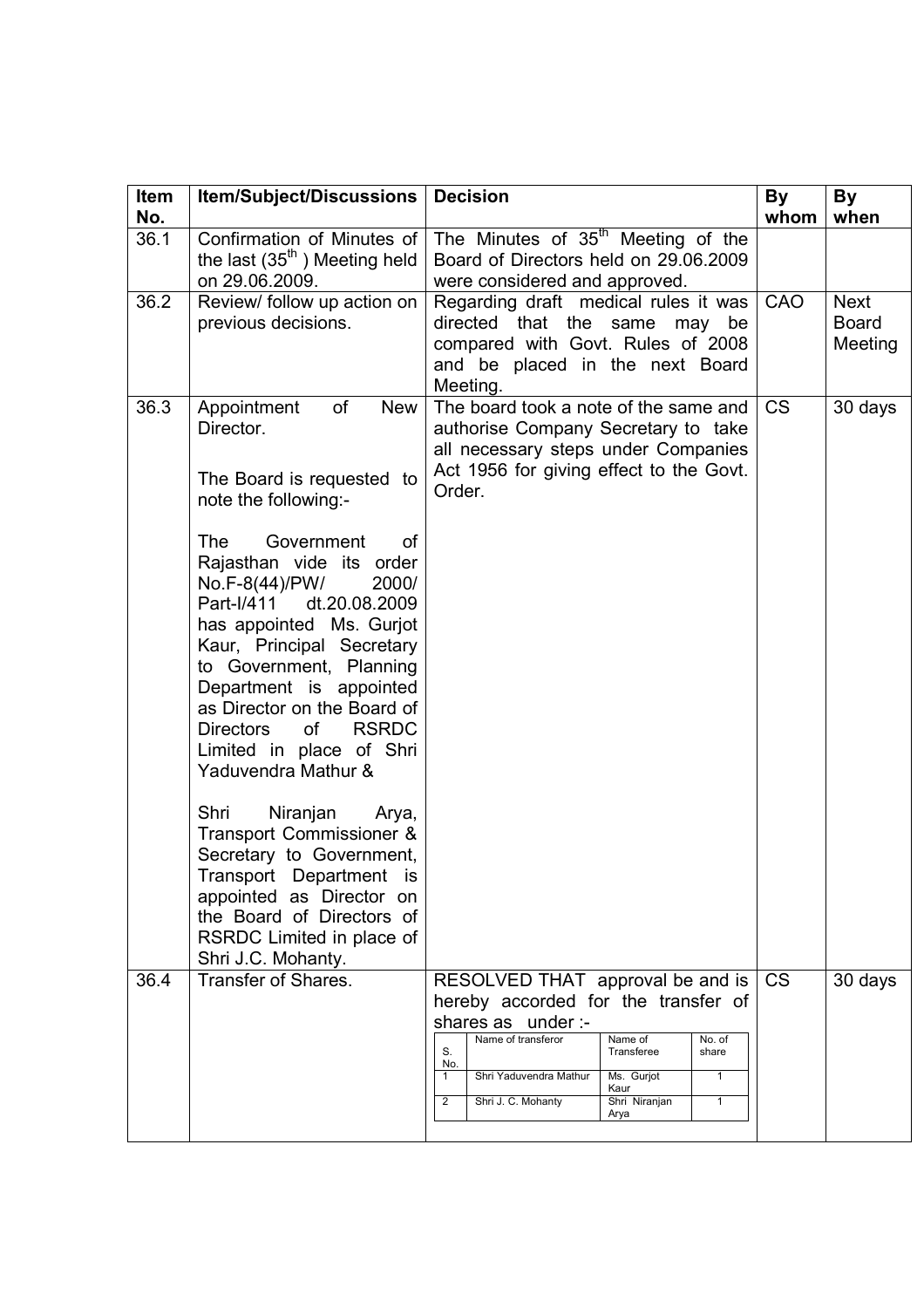| 36.5  | To note appointment of                                                                                                                                     | RESOLVED<br><b>FURTHER</b><br><b>THAT</b><br>Company Secretary be and is hereby<br>authorized to give effect to above<br>mentioned transfers in the books of the<br>Corporation.<br>The Board noted the appointment of                                                                                                                 |                   |          |
|-------|------------------------------------------------------------------------------------------------------------------------------------------------------------|----------------------------------------------------------------------------------------------------------------------------------------------------------------------------------------------------------------------------------------------------------------------------------------------------------------------------------------|-------------------|----------|
|       | auditors u/s 619(2) of the<br>companies Act, 1956 for<br>the financial year 2008-09.                                                                       | M/s. Gupta Rajiv & Associates,<br>Chartered Accountants, Jaipur as<br>Statutory Auditors of the Corporation<br>for the year 2008-09.made by the<br>Comptroller and Auditor General of<br>India, New Delhi.                                                                                                                             |                   |          |
| 36.6  | Medical advance to<br>Sh.<br>N.K.Bhatnagar, Accountant,<br><b>RSRDC Ltd.</b>                                                                               | Ex-post facto approval as requested<br>was granted with the direction that in<br>future Govt. Rules with regard to<br>advance be examined.                                                                                                                                                                                             |                   |          |
| 36.7  | Empanelment of Life Care<br>Hospital & Poly<br>Dental<br>30,<br>Tadkeshwar<br>Clinic,<br>Market, Gopalpura Mode,<br>Near J.K. Sweet, Tonk<br>Road, Jaipur. | Ex-post facto approval as requested<br>was granted with the direction that a<br>comparative statement of use of<br>existing hospitals by employees be<br>prepared in following heads:- Type of<br>consultancy, Financial implications,<br>no. of employees and what treatment.<br>Certain parameters be frammed<br>for<br>empanelment. | CAO&<br>Sr. AO(P) | 10/10/09 |
| 36.8  | Shortfall<br>in the Pension<br>of<br><b>RSRDC</b><br>Fund<br>Employees. Rolling Agenda<br>item No. 26.14.4                                                 | The Board noted the action being<br>taken by the designated committee.                                                                                                                                                                                                                                                                 |                   |          |
| 36.9  | Nos.<br>Purchase of two<br>Inspection vehicles.                                                                                                            | Purchase of one Swift Desire (Maruti<br>Make) Disel up to Rs. 6.0 lacs was<br>appd.<br>For Tata Safari 2.2 Ltr. VX a separate<br>file be moved & F.D. for concurrence.                                                                                                                                                                 |                   |          |
| 36.10 | Authentication of Balance<br>Sheet and Profit and Loss<br>Account for the year ended<br>31 <sup>st</sup> March 2009                                        | The Board purused the draft Balance<br>Sheet, Profit & Loss Account and the<br>Schedules thereon with Cash Flow<br>Statement for the year ending March<br>2009<br>submitted<br>31,<br>for<br>its<br>consideration,<br>the<br>as<br>per<br>of<br>recommendation<br>the<br>Audit<br>Committee.                                           |                   |          |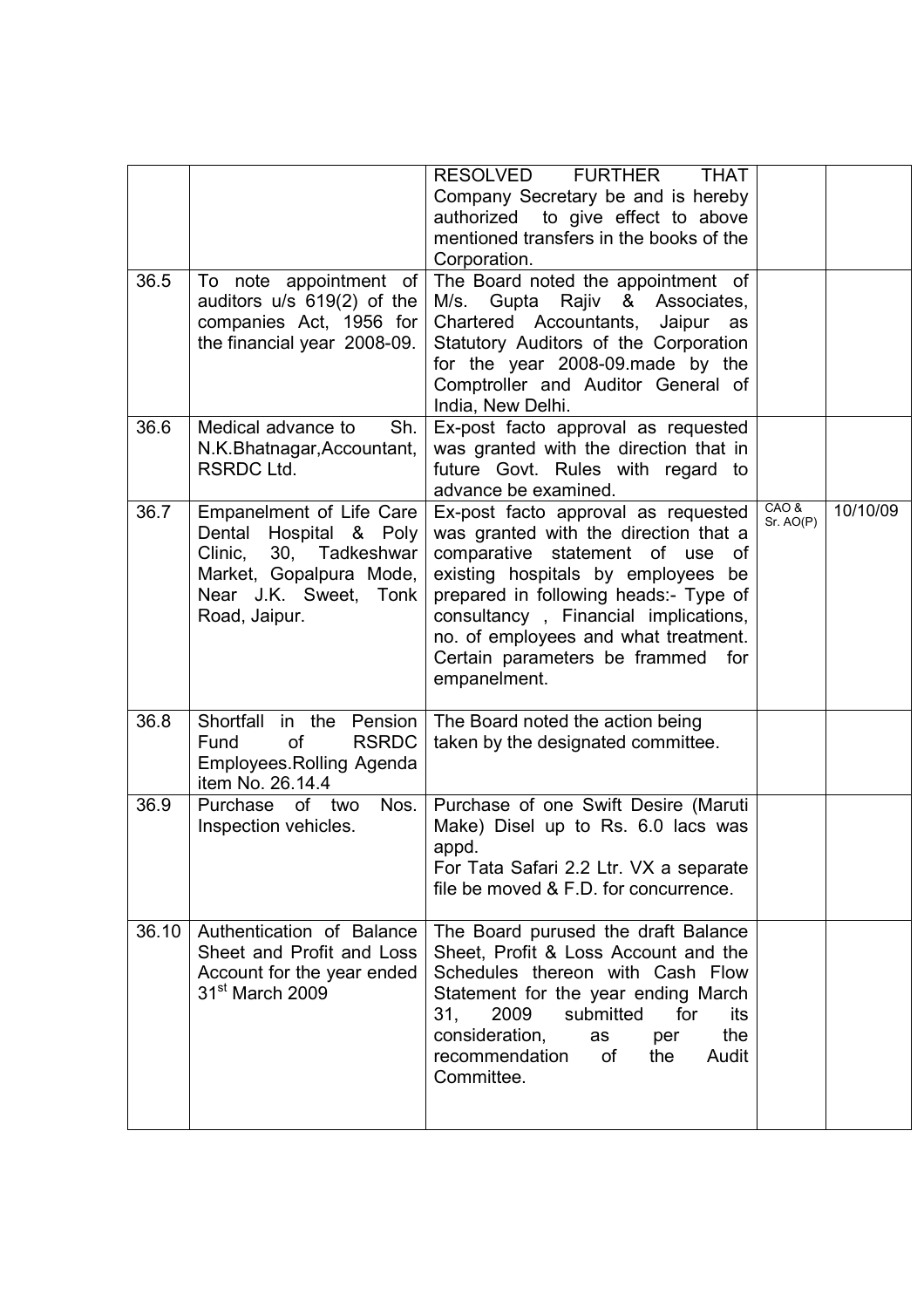|       |                                                                                                              | The Financial Controller explained the<br>of the<br>items<br>financial<br>various<br>statements elaborately and also the<br>accounting and tax treatment adopted<br>in preparing the financial statement.<br>Board queried the Financial Controller<br>on various qualifications as proposed<br>audit report of Statutory Auditors.                                                                                                                                                                                                                                                                                                                                                                                                                                 |  |
|-------|--------------------------------------------------------------------------------------------------------------|---------------------------------------------------------------------------------------------------------------------------------------------------------------------------------------------------------------------------------------------------------------------------------------------------------------------------------------------------------------------------------------------------------------------------------------------------------------------------------------------------------------------------------------------------------------------------------------------------------------------------------------------------------------------------------------------------------------------------------------------------------------------|--|
|       |                                                                                                              | The Annual Accounts for the year<br>2008-09, as placed before the Board,<br>discussed<br>and<br>it<br>were<br>was<br>RESOLVED that approval be and is<br>hereby accorded to the Balance Sheet<br>and Profit & Loss Account as on 31 <sup>st</sup><br>March 2009 together with the notes<br>and<br>thereon<br>schedules<br>annexed<br>thereto and recommended payment of<br>dividend $@$ 11.10% on paid up capital.                                                                                                                                                                                                                                                                                                                                                  |  |
|       |                                                                                                              | <b>RESOLVED</b><br><b>FURTHER</b><br><b>THAT</b><br>Managing Director and Shri D. C.<br>Katara, Director on the Board and Shri<br>R. K. Singhal Company Secretary of<br>the Corporation be and are hereby<br>authorized to sign the annual accounts<br>as required under section 215 (I) (ii) of<br>the Companies Act 1956 on behalf of<br>the board. The Chief Accounts Officer<br>shall also sign the audited accounts.<br>The authenticated annual accounts<br>shall further be submitted to Statutory<br>Auditors<br>for certification<br>and<br>to<br>Accountant General (Audit) Rajasthan<br>Jaipur for their further comments, if<br>any under section 619 (4) of the<br>Companies Act 1956 on behalf of the<br>Comptroller and Auditor General of<br>India. |  |
| 36.11 | Approval of the Directors<br>Report to the shareholders<br>for the year ended 31 <sup>st</sup><br>March 2009 | The draft Director's report to the<br>Shareholders/ Members which is to be<br>attached to the Balance Sheet and<br>Profit and Loss Account for the year<br>2008-09, together with the replies on<br>the comments of Statutory Auditors as<br>placed<br>before the Board,<br>was                                                                                                                                                                                                                                                                                                                                                                                                                                                                                     |  |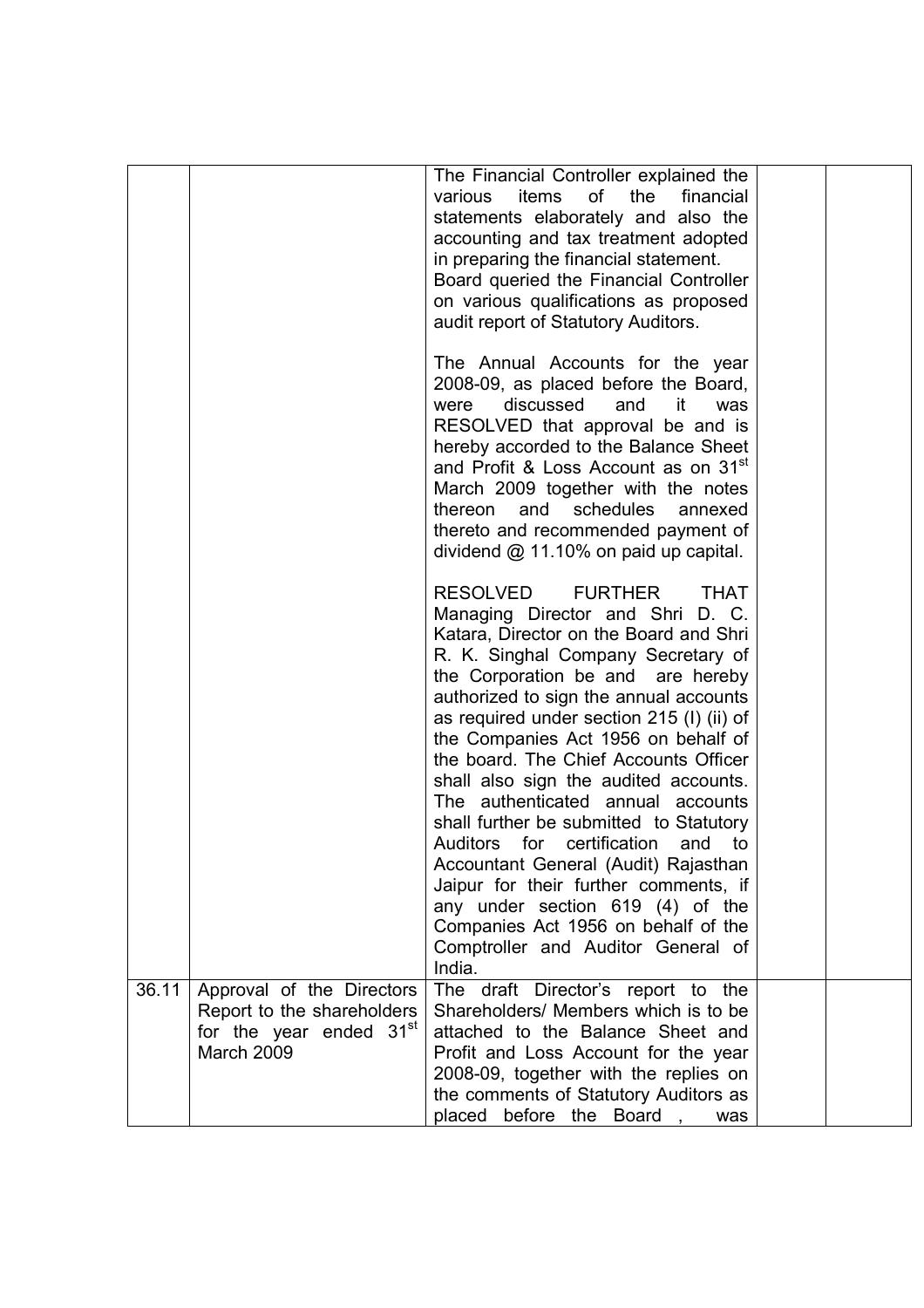|       |                                                                     | discussed. Accordingly, it was                                                                                                                                                                                                                                                                                                                                                                                                                                                                                                                                                                                                                                                                                                                                                                                                                                |  |
|-------|---------------------------------------------------------------------|---------------------------------------------------------------------------------------------------------------------------------------------------------------------------------------------------------------------------------------------------------------------------------------------------------------------------------------------------------------------------------------------------------------------------------------------------------------------------------------------------------------------------------------------------------------------------------------------------------------------------------------------------------------------------------------------------------------------------------------------------------------------------------------------------------------------------------------------------------------|--|
|       |                                                                     | RESOLVED that approval be and is<br>hereby accorded to the draft Director's<br>Report to the Shareholders/ Members<br>of the Corporation as placed before the<br>Meeting and was initialed by the<br>Managing Director, for the purpose of<br>identification.                                                                                                                                                                                                                                                                                                                                                                                                                                                                                                                                                                                                 |  |
|       |                                                                     | <b>FURTHER</b><br><b>RESOLVED</b><br><b>THAT</b><br>Managing Director and Shri D. C.<br>Katara, Director be and are hereby<br>authorized to sign the same on behalf<br>of the Board for circulation among<br>shareholders.                                                                                                                                                                                                                                                                                                                                                                                                                                                                                                                                                                                                                                    |  |
|       |                                                                     | <b>FURTHER</b><br><b>RESOLVED</b><br><b>THAT</b><br>Managing Director be and is hereby<br>authorized to approve the reply, if any<br>, on the comments of Comptroller and<br>Auditor General of India.                                                                                                                                                                                                                                                                                                                                                                                                                                                                                                                                                                                                                                                        |  |
| 36.12 | and Place of the Ninth<br>Annual General Meeting of<br>Corporation. | Approval of Date, Time Resolved that approval be and is<br>hereby accorded to hold the Ninth<br>ANNUAL GENERAL MEETING of the<br>Corporation on Wednesday the 30th<br>day of September 2009 at Registered<br>Office at 03.30 PM and further that<br>Vice Chairman be and is hereby<br>authorized to decide the date of any<br>adjournment thereof.<br>RESOLVED FURTHER<br>THAT<br>the<br>notice of the meeting as placed before<br>meeting<br>be<br>and is<br>hereby<br>the<br>approved.<br>RESOLVED FURTHER THAT<br>Secretary be and is hereby authorized<br>the notice of 9 <sup>th</sup> Annual<br>to issue<br>General Meeting under his signature<br>along with Annual Accounts, Auditor's<br>Report, Replies to the Shareholders/<br>Members along with comments of the<br>Comptroller and Auditor General of<br>India and its replies to all concerned. |  |